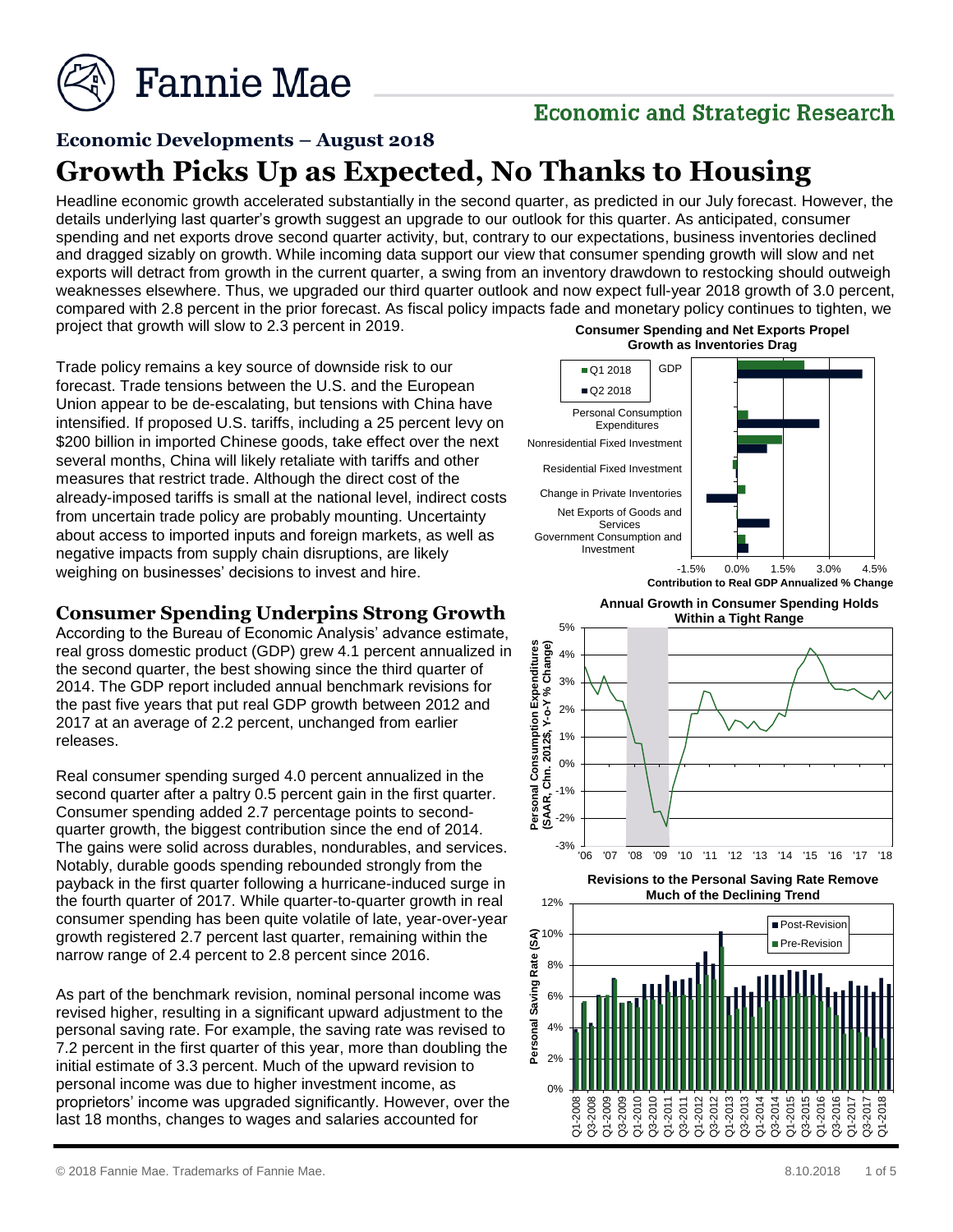

most of the upward revision to income, essentially revising away the initially reported sharp decline in the saving rate. Thus, the recent upgrade in the saving rate suggests that consumers have a better cushion to support future spending than previously believed.

Nonetheless, we expect real consumer spending growth to moderate to 2.6 percent annualized this quarter. An early consumer spending-related report for July supports this view, as auto sales fell 2.7 percent to a 16.8 million annualized pace, the first time sales have fallen below 17 million units since last August.

#### **Other Growth Drivers Will Likely Show Mixed Results This Quarter**

Net exports were the second largest contributor to growth last quarter, adding 1.1 percentage points to GDP growth and marking the second largest contribution from trade in the expansion. Exports grew strongly, partly because businesses abroad rushed to import U.S. agricultural products, especially soybeans, ahead of recently implemented tariffs, while import growth decelerated. We expect the large contribution from trade to be a "one-off." Monthly data already showed evidence of a deteriorating trade balance, with the June deficit widening for the first time in four months as imports rose while exports fell. Exports of petroleum goods rose to an all-time high, but nonpetroleum goods exports weakened almost across the board. We project that trade will revert to be a drag on growth in the third quarter as exports fall, reflecting both the expected reversal of a surge in soybean and other exports, as well as the negative effects of a rising dollar.

Government spending also posted a strong increase in the second quarter, boosted by an especially large gain in outlays on national defense. The government spending increase reflected the impact of this year's budget act, which should continue to boost government expenditures through early next year before its effects start to fade.

Nonresidential investment also helped spur growth, though its contribution was less than in the first quarter. Mining structure investment surged in the second quarter, thanks to the highest crude prices since the fourth quarter of 2014, and drilling activity should remain a tailwind for growth this year. However, business equipment investment, the expected prime beneficiary of the tax act's enhanced depreciation allowances and the repatriation of profits, disappointed, rising at the slowest pace since the fourth quarter of 2016. Downward revisions in June core capital goods shipments (nondefense excluding aircraft), which are used to estimate business equipment investment, put equipment investment on a weaker trajectory heading into this quarter. Core capital goods orders, a forward-looking indicator, were also revised lower,

suggesting no meaningful near-term pickup in growth in equipment investment, a key to improving productivity growth in the longer term.

### **Inventory Swing Should Help Boost Growth**

The biggest drag on second quarter growth was inventories. which fell the most since 2009 and subtracted 1 percentage point from growth. The drawdown in inventories and the need for restocking bodes well for the near-term outlook. The only other drag on growth was residential investment (see more details in the housing section).

### **The Labor Market Remains Solid**

Despite the weakening hiring headline in the July jobs report to 157,000, upward revisions in the prior two months put the 3 month average job gain at 224,000, near the upper end of the



range seen so far this year. Furthermore, July's job gain was weighed down by a drop in employment in sporting goods and hobby stores of 31,800 related to the bankruptcy of Toys R Us, which closed all of its remaining stores at the end of June.

Other results from the establishment survey were largely unremarkable. The average workweek ticked down one-tenth to 34.5 hours. Average hourly earnings increased 0.3 percent from June, but the annual gain showed no signs of breaking out of the tight range seen so far this year, remaining at 2.7 percent for a second consecutive month, one-tenth below the expansion best. Separately, the Employment Cost Index, which is considered a better measure of labor compensation, pointed to stable annual wage gains. While the annual increase in total compensation rose to an expansion high of 2.8 percent in the second quarter, the acceleration was solely because of a rise in the benefit component. The annual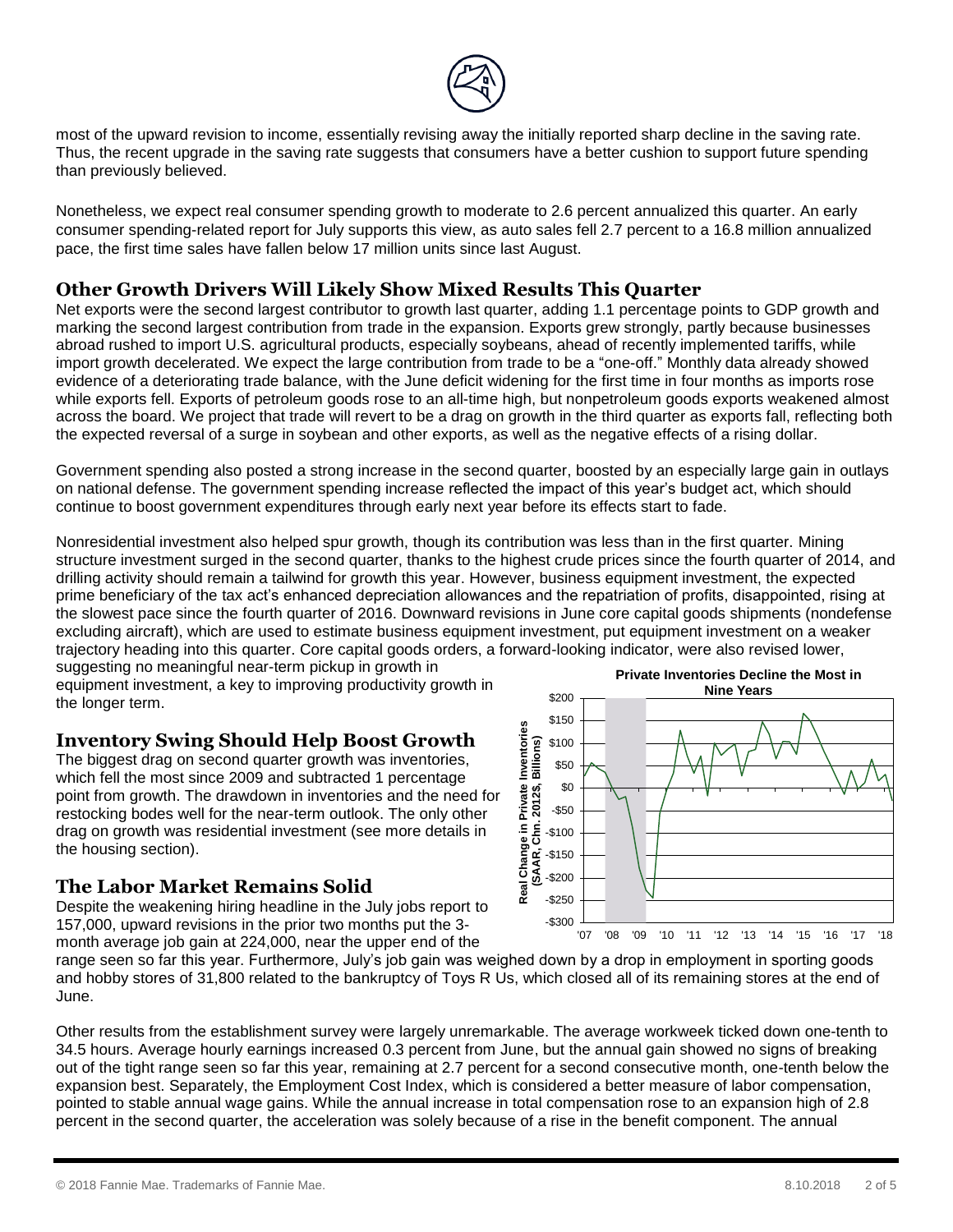

increase in the wage and salary component was unchanged at an expansion best of 2.7 percent. Overall, incoming data painted a picture of muted wage pressures.

The jobs report's household survey offered upbeat news, however. The unemployment rate ticked down one-tenth to 3.9 percent as the gain in employment outpaced the increase in the labor force. The broadest measure of labor underutilization (U6) fell three-tenths to 7.5 percent, the lowest level in more than 17 years. While the labor force participation rate remained flat at 62.9 percent, the employment-to-population ratio rose to 60.5 percent, an expansion high. The continued strong job market has also benefited those workers with less than a high school degree, as their unemployment rate fell to a record low since the series began in 1992, while their employment-to-population ratio rose to tie the record high reached in 2007.







#### **September Rate Hike Likely**

Although annual wage growth has shown no signs of accelerating this year, inflation has picked up recently. The annual gain in the personal consumption expenditures (PCE) deflator—the Fed's preferred measure of inflation—remained at 2.2 percent in June, the fourth straight month at or above the Fed's 2-percent target. The annual increase in the core (excluding food and energy) PCE deflator remained at 1.9 percent for the

third consecutive month. In July, the core Consumer Price Index posted the biggest annual increase in this expansion of 2.4 percent.

As expected, the Fed held the fed funds rate steady at 1.75 percent to 2.00 percent at the August Federal Open Market Committee meeting. However, the statement following the meeting reflected the recent firming in inflation, noting that inflation has remained "near 2 percent," a change from "moved close to 2 percent" in the June statement. Our forecast continues to call for rate increases in September and December of this year. However, if trade tensions intensify, weighing on consumer and business confidences and the equity market, the Fed could turn to a wait-and-see mode for the rest of the year.



### **Housing Roundup**

While strong domestic demand from consumers and businesses helped drive second quarter GDP growth, residential investment dragged on growth for the fourth time in five quarters, subtracting 0.04 percentage points, due to lackluster homebuilding activity and home sales and, thus, brokers' commissions. Housing activity weakened across the board at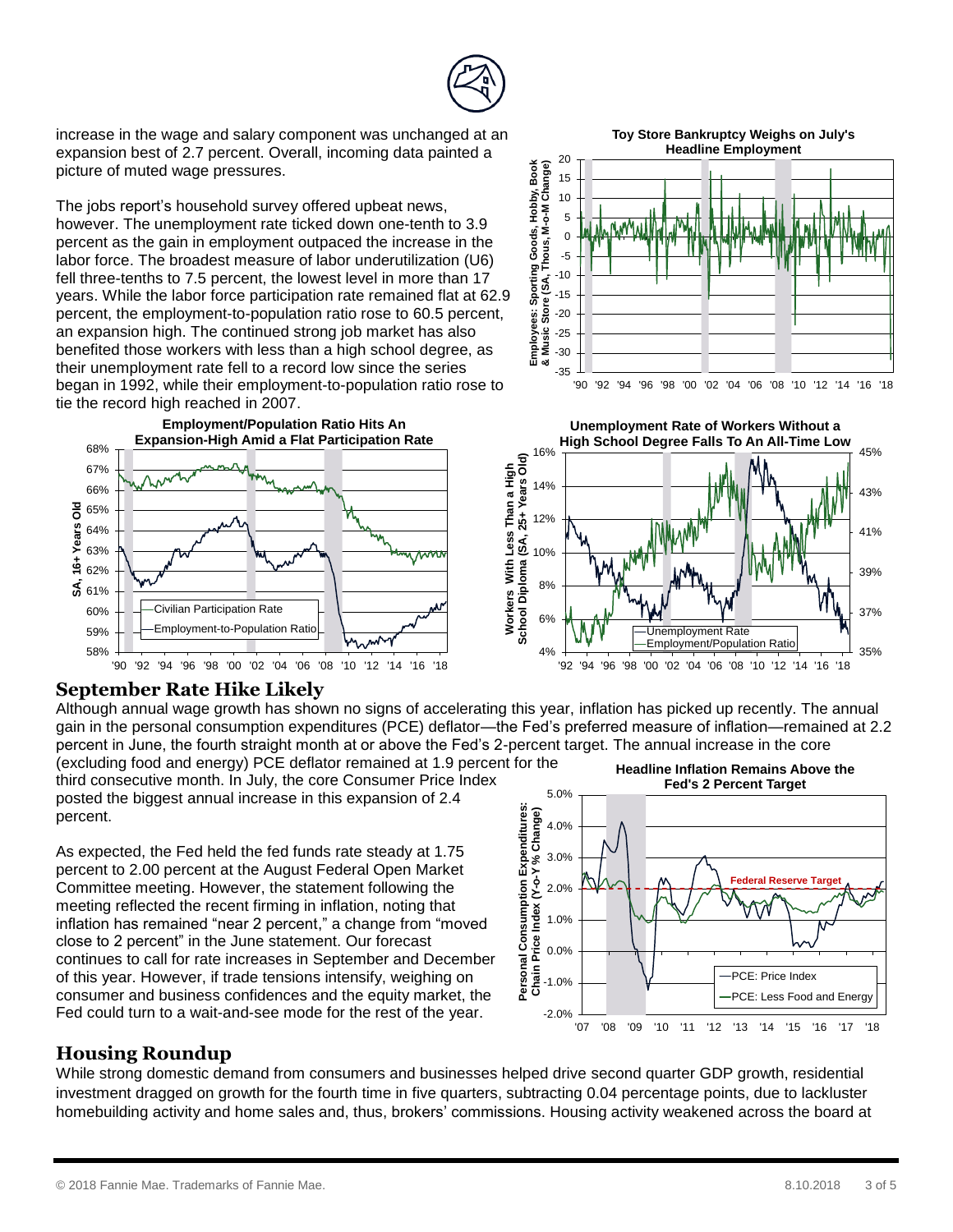

the end of the second quarter. Total housing starts posted the largest monthly decline in June since November 2016, as both multifamily starts and single-family starts fell sharply, and new home sales fell to the lowest level since last October.



Existing home sales fell for the third straight month in June. The for-sale inventory of existing homes posted a year-overyear increase, ending three years of annual declines and pushing the months' supply to the highest level in almost a year. However, tight inventory, rather than weakening demand, likely remains the primary factor restraining sales. According to the National Association of REALTORS®, homes for sale are going under contract very quickly, as properties typically stayed on the market for a record low 26 days for the third consecutive month. Tight supply continued to support an annual home price gain of more than 6 percent in May, according to the main measures of home prices.

In contrast to a mostly contracting supply in the existing market, the new home inventory has increased on an annual basis every month for over five years, although it remains below historical norms seen during prior expansions. More new homes are being sold without yet being started. The share of new homes sold that are not yet started rose to 31 percent in June, the highest share since last November, underscoring the headwinds facing homebuilders from rapidly rising costs and shortages of skilled labor. The Job Openings and Labor Turnover Survey provided additional evidence of shortages of qualified construction workers, as construction job openings rose in June for the fourth consecutive month to reach an expansion best, but hiring fell for the first time in three months.

Through the first half of the year, existing home sales were about 2.2 percent below the year-ago level, compared with an increase of 7.4 percent for new home sales. Leading indicators of home sales suggest little improvement in the near term. Pending home sales rose in June for the first time in 3 months, but purchase mortgage applications fell in July for the second time in 3 months. For all of 2018, we expect existing home sales to fall nearly 1 percent, the first annual drop in 4 years, versus an increase of 6.5 percent for new home sales. Because new home sales account for a very small share of total home sales, overall home sales should be little changed this year.

The Housing Vacancy Survey (HVS) offered some good news for the housing sector, particularly for owner-occupancy, during the second quarter. Household growth is running well in excess

 $+$  10% $+$ 15%  $+$ 20%  $+$ 25%  $+$ 30%  $+$  $\frac{35\%}{25\%}$   $\frac{35\%}{25\%}$   $\frac{10\%}{25\%}$   $\frac{30\%}{25\%}$   $\frac{15\%}{25\%}$   $\frac{15\%}{25\%}$   $\frac{15\%}{25\%}$   $\frac{15\%}{25\%}$   $\frac{15\%}{25\%}$   $\frac{15\%}{25\%}$   $\frac{15\%}{25\%}$   $\frac{15\%}{25\%}$   $\frac{15\%}{25\%}$   $\frac{15\%}{25\%$ 40% **to Highest Level in Seven Months**

**The Share of Homes Sold Not Yet Started Rises** 

**Existing Home Sales Expected To Decline This Year**